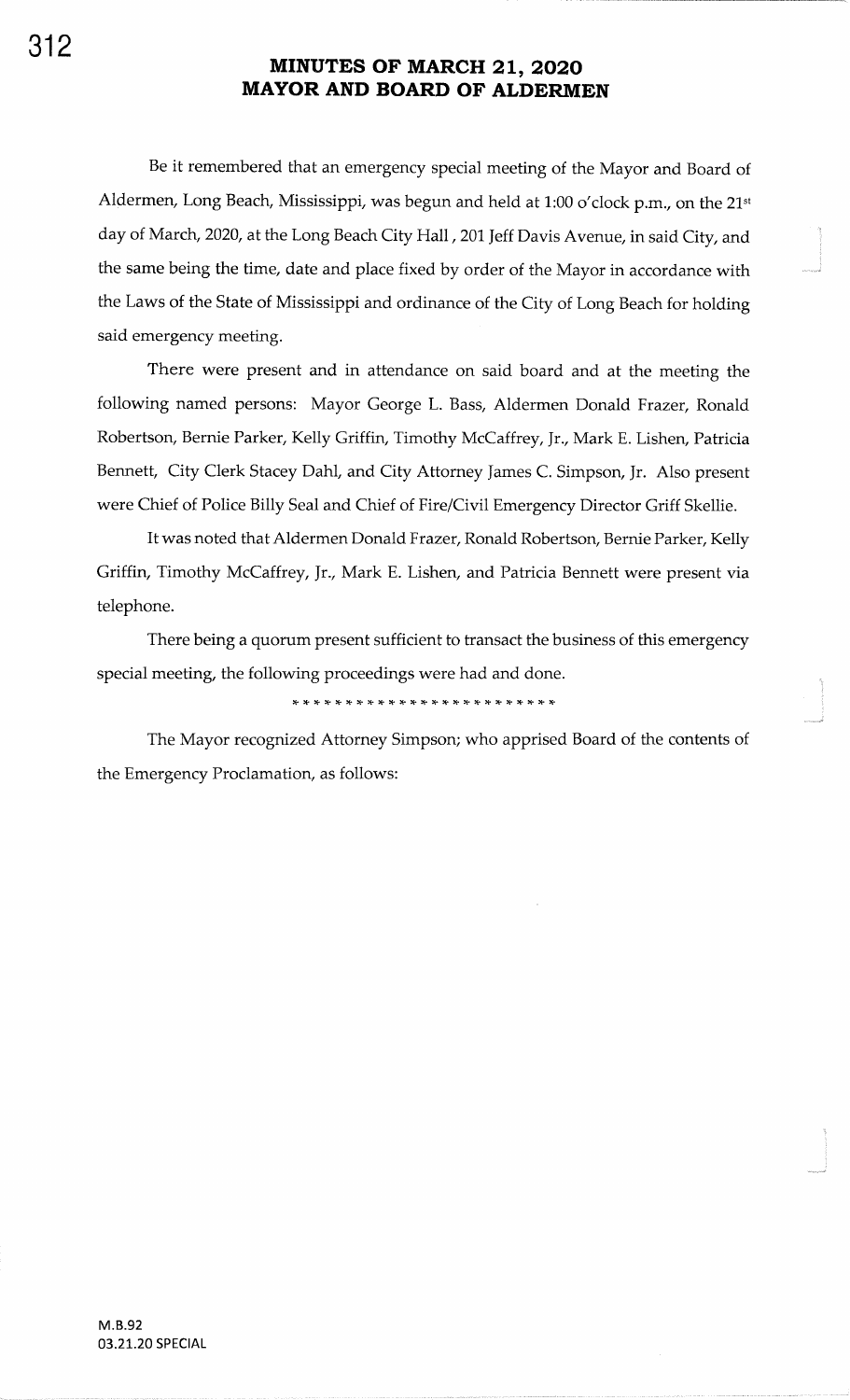EMERGENCY PROCLAMATION BY THE MAYOR THE CITY OF LONG BEACH PERTAINING TO TEMPORARY CLOSING OF ENTRANCES TO CITY BUILDINGS AND FACILITIES, AS WELL AS PROHIBITING GATHERINGS OF MORE THAN 10 PEOPLE, LIMITING GATHERINGS OF 10 PEOPLE OR FEWER, CLOSING VARIOUS ESTABLISHMENTS AND LIMITING ACCESS THERETO IN THE CITY OF LONG BEACH

WHEREAS, on March 13th, 2020, the President of the United States declared a national emergency due to the coronavirus (COVID-19) pandemic and the Governor of the State of Mississippi issued a similar declaration of emergency on March 14, 2020;<br>and

WHEREAS, on March 16<sup>th</sup> 2020, Mayor George L. Bass under authority of 45- 17-3, et seq., Miss Code Ann. and related statutes did find, proclaim and declare a CivilEmergency in the city of Long Beach, and therefor proclaimed a local state ofemergency in the City of Long Beach, Mississippi, as of 12:00 noon CST, on March 16, 2020, as a result of the spread of Covid-19, a novel coronavirus, within Mississippi and the potential impacts thereof (illness, injury and death) which threaten the City of LongBeach and Flarrison County in the State of Mississippi; and

of Long Beach, Mississippi, pursuant to <u>Miss. Code Ann.</u> § 45-17-3, et seq. and <u>Miss.</u><br>Code Ann. § 33-15-17, et seq., issued a "Resolution By The Mayor And Board Of WHEREAS, on March 17, 2020, the Mayor and Board of Aldermen of the City Aldermen Of The City Of Long Beach, Mississippi Ratifying And Confirming The Proclamation By The Mayor Of The City Of Long Beach Declaring A Civil And/Or Local Emergency To Exist As A Result Of <sup>A</sup>Threatened Or Existing Public Health EmergencyResulting From The Covid-19 Crisis, And For Related Purposes; and

WHEREAS, COVID-I9 is a disease that can result in severe illness or death andcan easily spread from person to person, and which is caused by a new strain ofcoronavirus that had not previously been identified in humans; and

WHEREAS, heretofore Federal, State, and Local Authorities have continuallyimpressed upon the public the importance of heeding the guidance of the Centers for Disease Control and Prevention (CDC), state departments ofhealth, and the Presidentconcerning steps necessary to stop the spread of this outbreak, which has now been turned into a pandemic, one of the most significant of which is the need to "social distance" ourselves from others in all places, including in the public; and

WHEREAS, authorities have previously advised the citizens of the State of Mississippi to practice social distancing measures and to avoid large gatherings; and

WHEREAS, on March 16, 2020, the President of the United States recommended the avoidance of gatherings of more than ten (10) people; and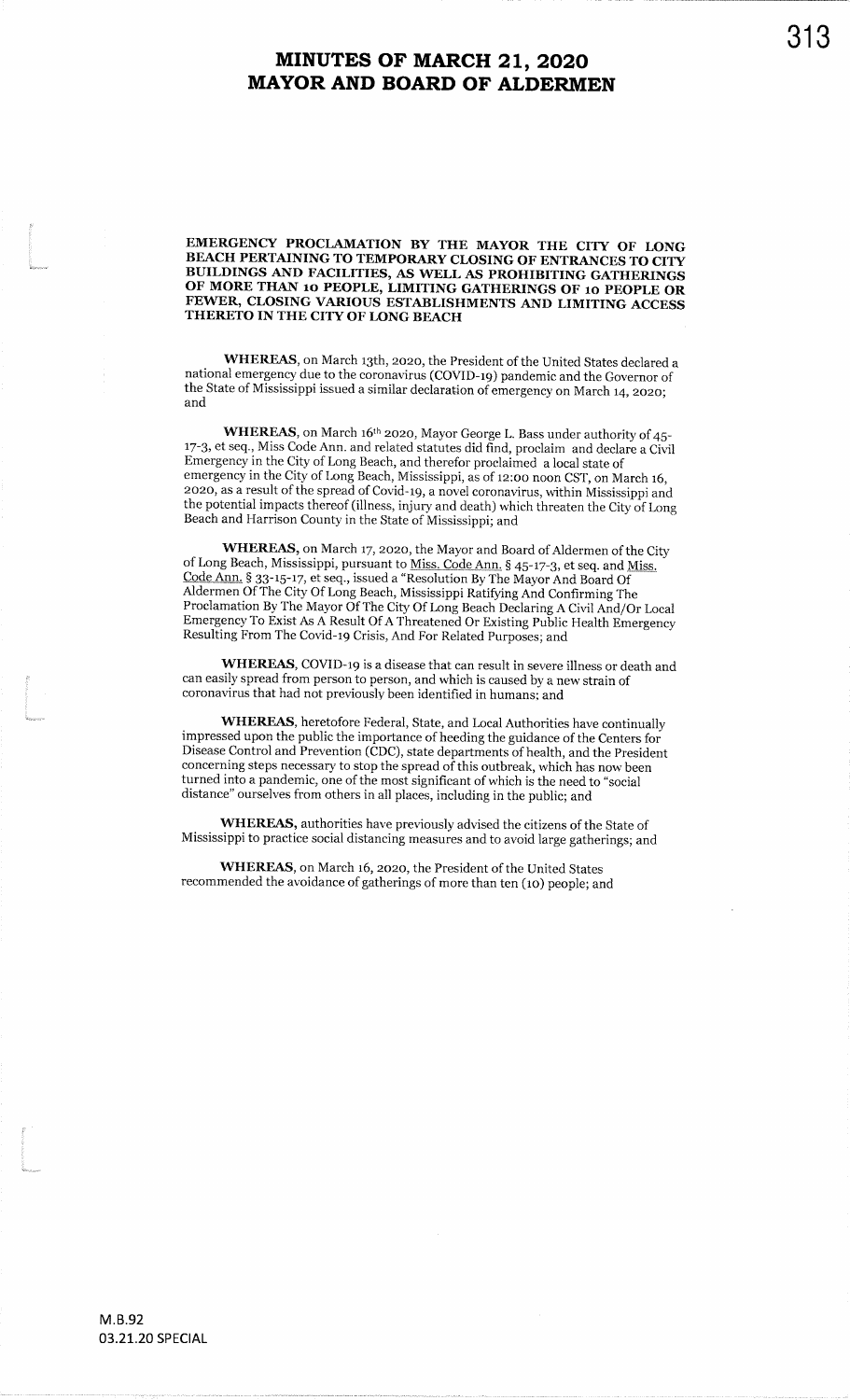WHEREAS, unfortunately there are many in our communities who have continued to congregate in the public, including at places of business, all of which have and, if permitted to continue, will contribute to the spread of this disease and prolific exposure of our citizens to this emergent threat to public health and safety; and

WHEREAS, in an effort prevent the spread of this disease, and in an effort to curb the growth of cases of affected persons and conditions, authorities across the country have taken and are continuing to take extraordinary measures to limit and inhibit close personal contact in the community through the issuance of orders and enactment of legislation, many of which have restricted access to areas that are routinely used for gatherings of people; and

WHEREAS, the Mississippi Department of Health ("MDOH") has reported that as of March 19, 2020, there were eighty  $(80)$  positive cases of coronavirus in the State of Mississippi, including eight (8) in Harrison County, Mississippi, where the City of Long Beach is located; and

WHEREAS, the City of Long Beach does not have the luxury of a "wait-and-see" approach to the coronavirus pandemic and, trends across the world have demonstrated that such an approach can and will be costly in terms of public health, including an increase in deaths; and

WHEREAS, the MDOH is now recommending that all restaurants and bars suspend dine-in services immediately and that various social and public events be limited; and

WHEREAS, extraordinary measures related to the spread of the coronavirus are necessary and needed to be expedient for the health, safety, and welfare and good order to protect the public peace and save and preserve lives; and

WHEREAS, to comply with the directives and guidelines of the CDC and the MDOH, as well as the President of the United States, as part of an effort to thwart the spread of this disease and to safeguard the health and safety of the public, including City employees, public entrances to all municipal buildings and facilities should be closed to the public as of 11:59 p.m. on Saturday, March 21, 2020, and should not re-open until further notice, with the understanding that the public could still contact and perform business with City officials and employees through non-face-to-face contact via the telephone, e-mail, drive thru service (where available), and written communications (regular U. S. Mail, etc.) during this period of time; and

WHEREAS, in furtherance of these efforts and interests, all public parks should be closed to gatherings of individuals in excess of ten (10) persons, such to be effective as of 11:59 p.m. on Saturday, March 21, 2020, until further notice; and

WHEREAS, in further promotion of these efforts and interests, certain events and gatherings should be temporarily curtailed, and other orders issued pertaining to various other matters.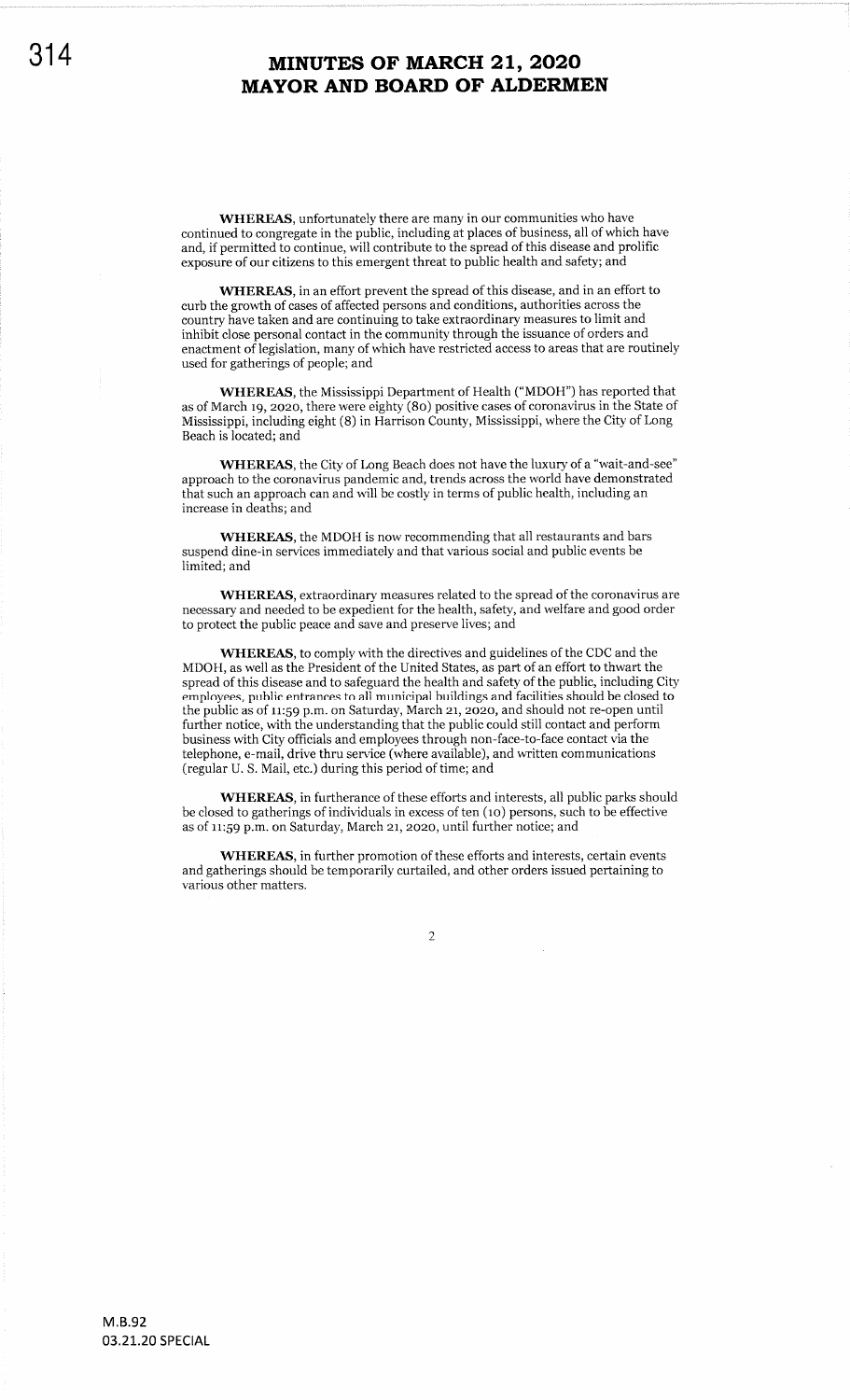including, but not limited to, <u>Miss. Code Ann.</u> § 47-17-7, et seq. and <u>Miss. Code Ann.</u> § THEREFORE, pursuant to the authority vested in me by Mississippi Law, 33-15-17, et seq., as amended, and in the public interest of the City of Long Beach, and to safeguard and protect the health, safety, and welfare of the public, As Mayor, I do hereby issue this Emergency Proclamation (also referred toas "proclamaiion") as setout herein.

IT IS HEREBY ORDERED, that to comply with the directives and guidelines of the CDC, the Mississippi State Department of Health, as well as the President of the<br>United States, as part of an effort to thwart the spread of the coronavirus (COVID-19), and to safeguard the health and safety of the public, including City employees, public entrances to all municipal buildings and facilities within the City of Long Beach shall be, and hereby are, temporarily closed to the public as of 11:59 p.m. on Saturday, March 21, zozo, and shall not re-open until further notice or expiration ofthe ongoing State of Emergency related to this pandemic issued by the city of Long Beach, whichever shall occur first, with the understanding that the public can still contact and perform business with City officials and employees through non-face-to-face contact via the telephone, email, drive thru service (where available), and written communications (regular U.S. Mail, etc.) during this period of time. It is further,

ORDERED that (1) all events of more than ten (10) people in the City of Long Beach are hereby temporally prohibited; and (2) all events of ten (10) people or fewer in the City of Long Beach are limited, as provided herein:

> l. An event, for purposes of this Proclamation, is an organized, orchestrated or sponsored gathering that people are invited to attend orencouraged to attend through advertising or membership. Further, an event is a gathering for business, social, or recreational activity, including, but not limited to, community, civic, public, leisure, or sporting event; parades; concerts; festivals; conventions; fundraisers, large private parties, celebrations, or banquets; and artistic performances and spiritual andfaith-based gatherings.

> z. An event, for purposes of this Proclamation, is not a public location where people pass through, such as transportation centers, airports, public squares, and shopping areas. Retail establishments such as grocery stores,gas stations, pharmacies, and banks are not events. Medical facilities, office environments, factories, schools, universities, and City-owned or leased buildings where essential functions and services are being carriedout are not events.

3. Organizers of events of ten (10) people or fewer must ensure that:

(a) Older adults and individuals with underlying medical conditionsthat are at increased risk of serious COVID-19 are encouraged not to attend.

315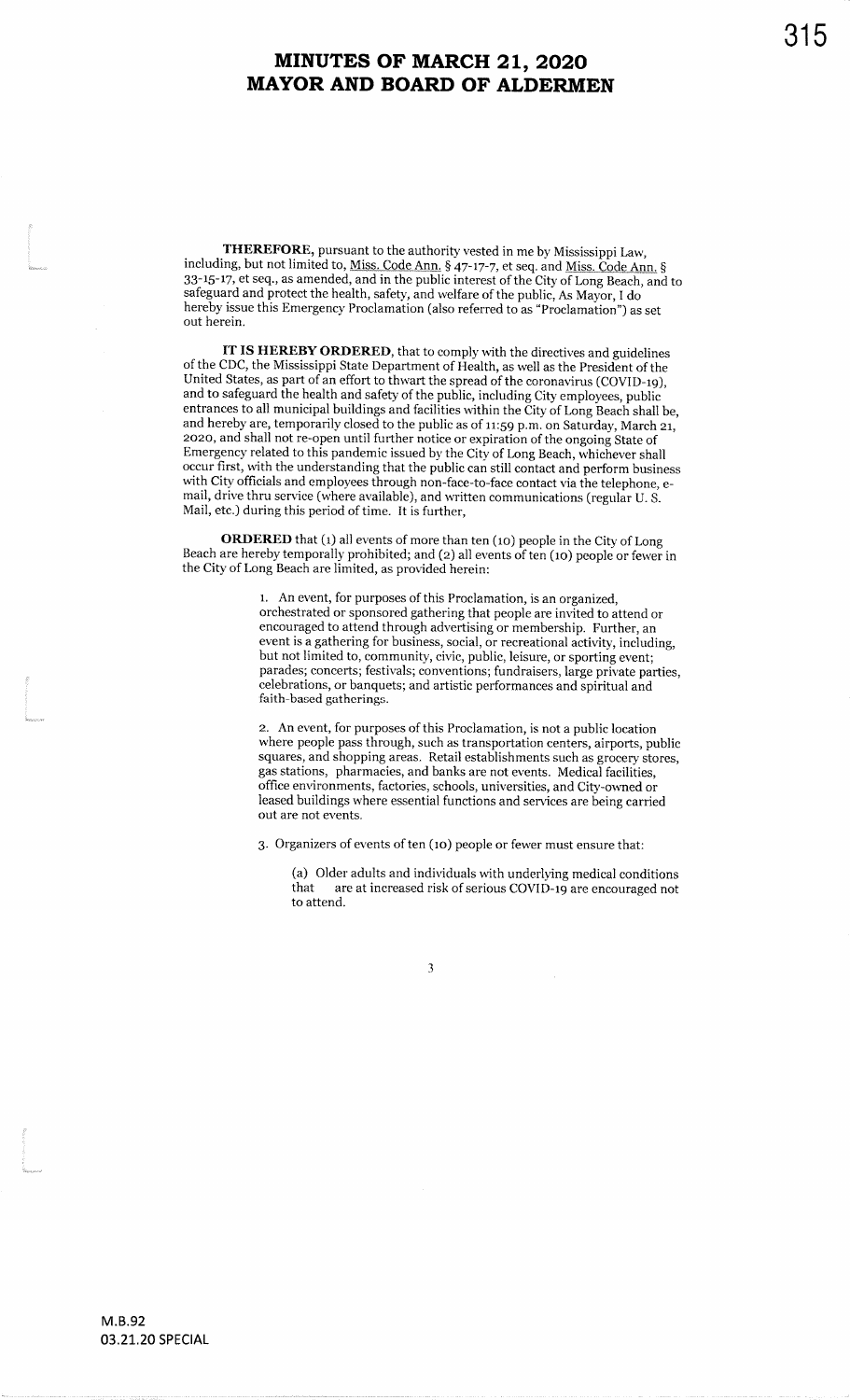- (b) Social distancing recommendations, as prescribed by the Mississippi State Department of Health must be met.
- (c) Proper hygiene and sanitation must be readily available to all attendees and individuals involved.
- (d) Environmental cleaning guidelines from the CDC are followed.

ORDERED that all restaurants located in the City of Long Beach, with or without drive-in or drive-through services, may only provide take-out, pick-up, delivery, or drive-through services as allowed by law. There shall be no in-house dining or available sitting areas for the public. It is further,

ORDERED that all bars, nightclubs, lounges, taverns, and private clubs located in the City of Long Beach shall close, except to the extent that such establishments may only provide take-out, pick-up, delivery, or drive-through services for food as allowed by law. It is further,

ORDERED that only to the extent allowed by state and federal law and the United States Constitution, this Proclamation of Executive Order prohibiting and limiting events is applicable to spiritual and faith-based gatherings. It is further,

**ORDERED** that this Proclamation shall be: (1) filed with the City Clerk; (2) distributed to the news media and other organizations reasonably calculated to bring its contents to the attention of the general public; and (3) distributed to others as necessary to ensure proper implementation of this Proclamation. It is further,

ORDERED that violations of this Proclamation may be subject to misdemeanor prosecution pursuant to State Law, including, but not limited to, Miss. Code Ann. § 45r7-9, as amended, as well as the City's Code of Ordinances, including, but not limited to, § 1-9 of the City's Code of Ordinances. It is further,

ORDERED that, except for what is otherwise set out herein, this Emergency Proclamation shall be, and hereby is, effective at 11:59 p.m. on Saturday, March 21, 2o2o. It is further,

ORDERED that all municipal parks and recreational facilities within the City of Long Beach shall similarly be, and hereby are, temporarily closed to the public as of 11:59 p.m. on Saturday, March 21,2020, and shall not re-open until further notice of expiration of the ongoing State of Emergency issued by the City of Long Beach, whichever shall occur first. It is further,

ORDERED that this Emergency Proclamation shall be, and hereby is, effective Saturday, March 21, 2020, at 11:59 p.m. and shall remain in effect until amended, rescinded, or superseded by another applicable Proclamation or Order or the termination of the current (and ongoing) State of Emergency related to this pandemic issued by the City of Long Beach, whichever shall occur first.

4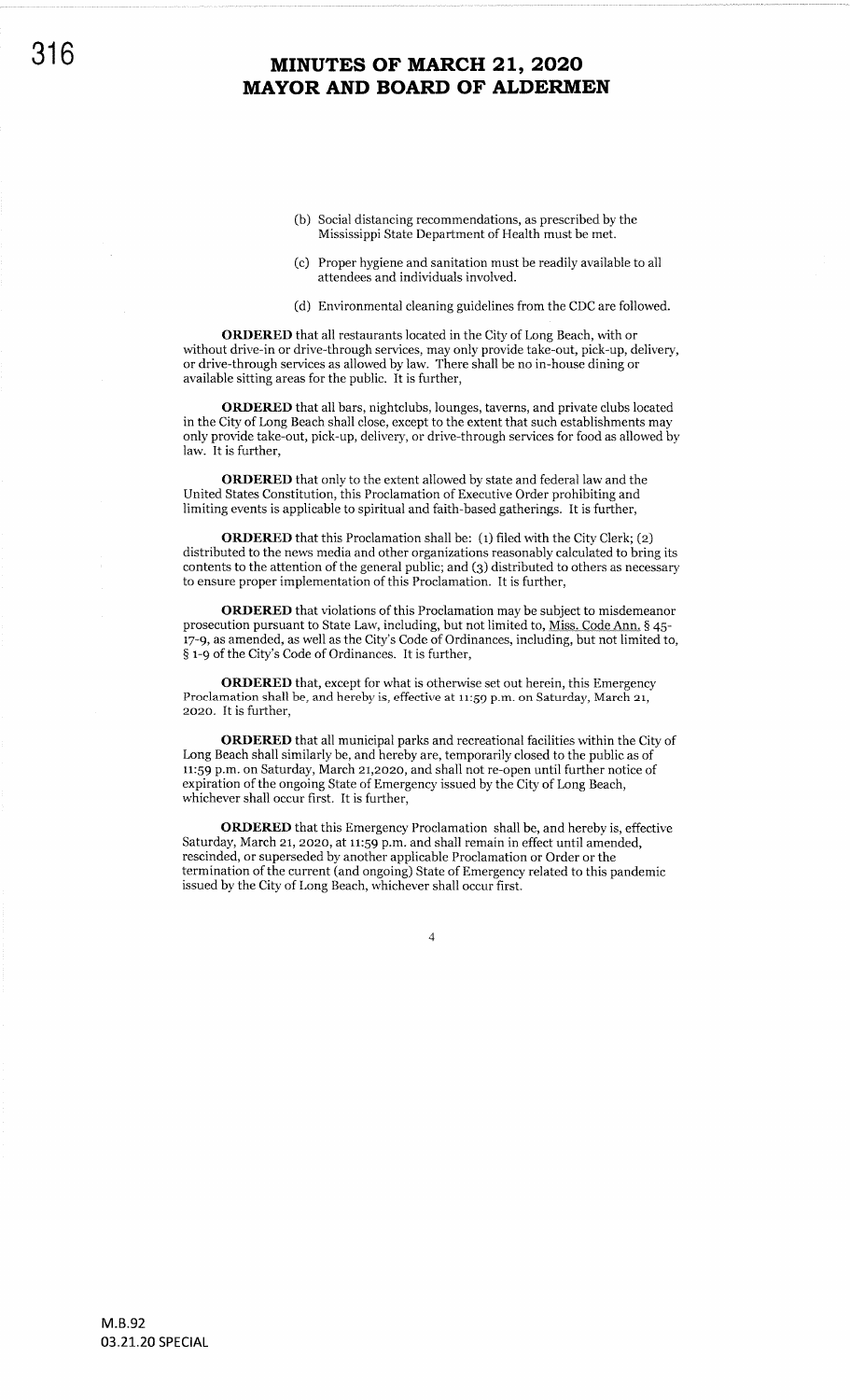THIS, the 2rst day of March 2o2o, at 1:oo p.m.

MayonGeor<mark>se</mark> Bass<br>CITY OF LONG BEACH, MISSISSIPPI

ATTEST:

l<br>|<br>Waliozaliwa

L

tl<br>Románico

 $\frac{1}{\sqrt{2}}$ 

Stacey Dahl, City Clerk<br>CITY OF LONG BEACH, MISSISSIPPI

\*\*\*\*\*\*\*\*\*\*\*\*\*\*\*\*\*\*\*\*\*\*\*\*\*\*\*\*\*\*\*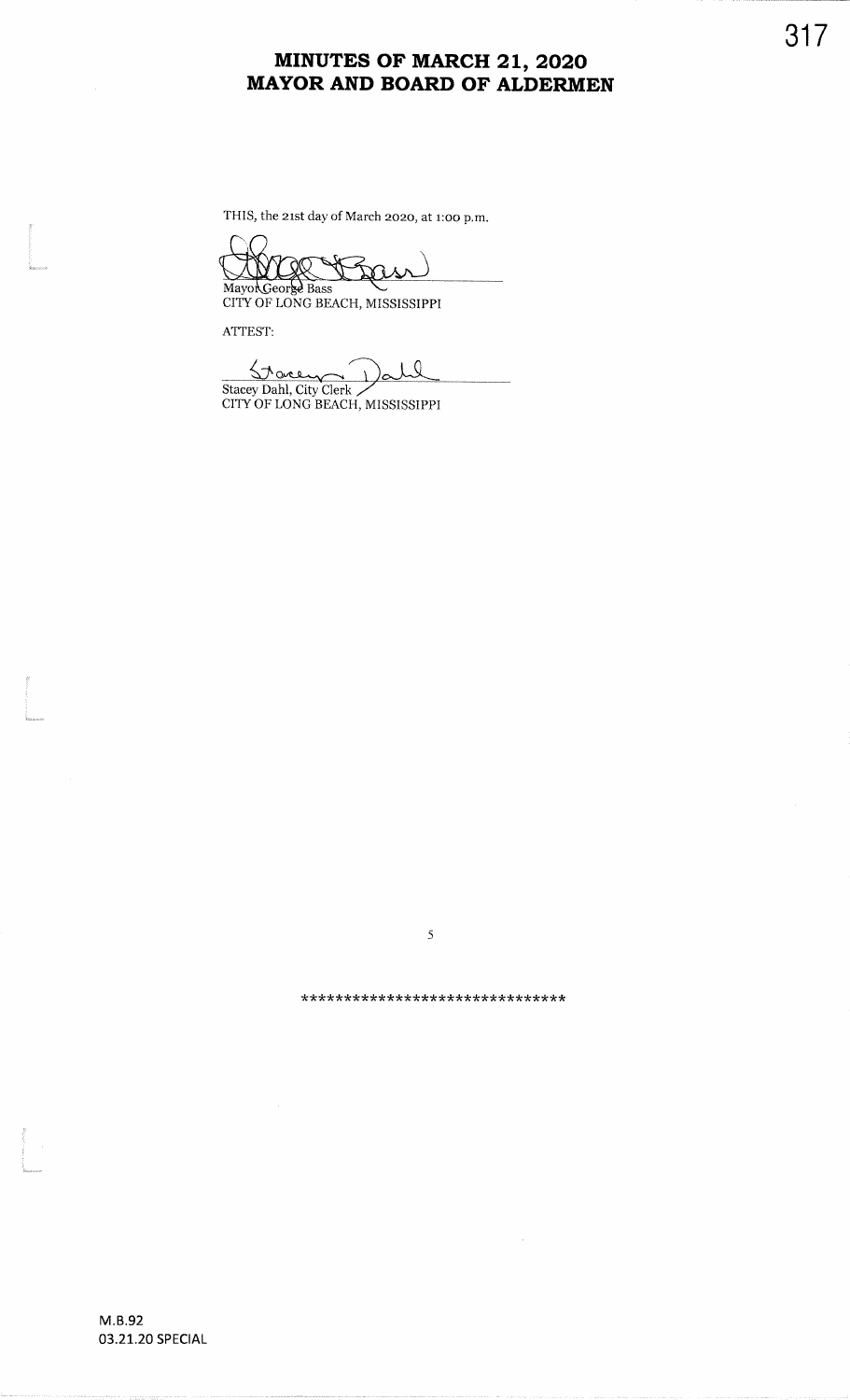The Mayor and Board of Aldermen of the City of Long Beach and took up for consideration the matter of a Proclamation by the Mayor of the City Of long Beach pertaining to temporary closing of entrances to city buildings and facilities, as well as prohibiting gatherings of more than 10 people, limiting gatherings of 10 people or fewer, closing various establishments and limiting access thereto in the City Of Long Beach. After a discussion of the subject Alderman Frazer offered and moved the adoption of the following resolution:

A RESOLUTION BY THE MAYOR AND BOARD OF ALDERMEN OF THE CITY OF LONG BEACH, MISSISSIPPI RATIFYING AND CONFIRMING THE PROCLAMATION BY THE MAYOR OF THE CITY OF LONG BEACH PERTAINING TO TEMPORARY CLOSING OF ENTRANCES TO CITY BUILDINGS AND FACILITIES, AS WELL AS PROHIBITING GATHBRINGS OF MORE THAN 10 PEOPLE, LIMITING GATHERINGS OF 10 PEOPLE OR FEWER, CLOSING VARIOUS ESTABLISHMENTS AND LIMITING ACCESS THERETO IN THE CITY OF LONG BEACH.

WHEREAS, finding the COVID-19 outbreak in the United States to constitute a national emergency, President Donald J. Trump, did find and proclaim that the COVIDt9 outbreak in the United States constitutes a national emergency, beginning March t, zozo and issued his declaration regarding same; and

WHEREAS, on March 14,2a2o, the Governor of the State of Mississippi did issue his Proclamation wherein he did declare a state of emergency under his authority contained in Mississippi Code Annotated Section g3-r5-11, in order to protect and provide for the public interest and general welfare of the citizens of the State of Mississippi due to the COVID-r9 outbreak in the United States; and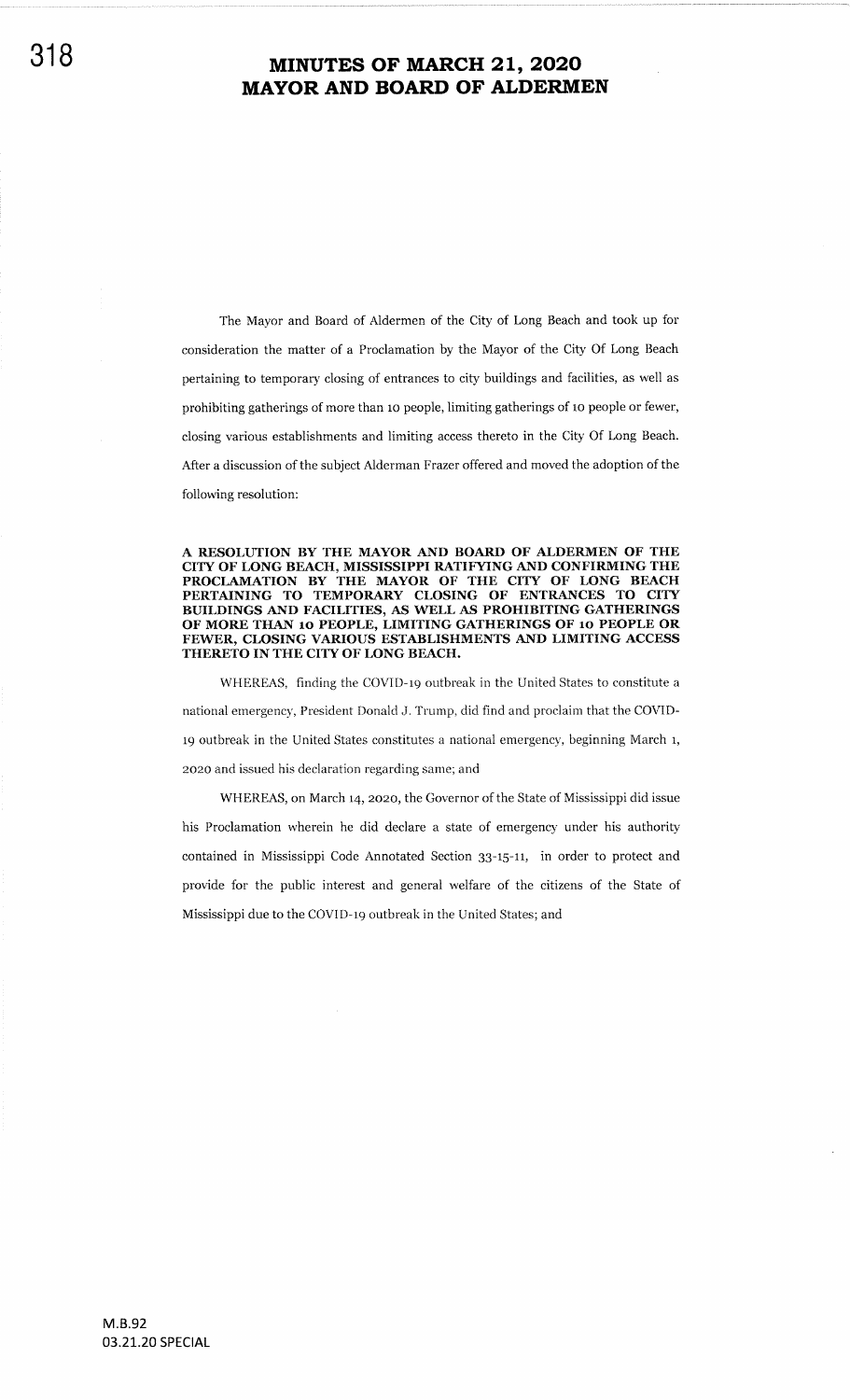319

WHEREAS, on March 16th 2o2o, Mayor George L. Bass under authority ofMississippi Code Annotated Section 45-17-3, *et seq.*, and related statutes did find, proclaim and declare a civil Emergency in the city of Long Beach, and thereforproclaimed a local state of emergency in the City of Long Beach, Mississippi, as of 12:00 noon CST, on March 16, 2020, as a result of the spread of Covid-19, a novel coronavirus, within Mississippi and the potential impacts thereof (illness, injury and death) whichthreaten the citizens of the City of Long Beach and Harrison County in the State of Mississippi; and

WHEREAS, on March 17, 2020 the Governing Authorities of the City of Long Beach did ratify and affirm the said proclamation and further did confirm, extend anddeclare a "state of emergency" to protect the health and safety of persons as a result ofthe impending crisis by virtue of §33-15-17, et seq. and §45-17-1, et seq., Miss. Code Ann., as amended, and related statutes, and Sec. 1-70, Code of Ordinances of the City of Long Beach; and

WHEREAS, finding such state of emergency continues to exist as of the datehereof, and in an effort prevent the spread of this disease, and in an effort to curb the growth of cases of affected persons and conditions, authorities across the country havetaken and are continuing to take extraordinary measures to limit and inhibit closepersonal contact in their communities through the issuance of orders and enactment oflegislation, many of which have restricted access to areas that are routinely used for gatherings of people; and

WHEREAS, the Mayor of the City of Long Beach has issued a further

(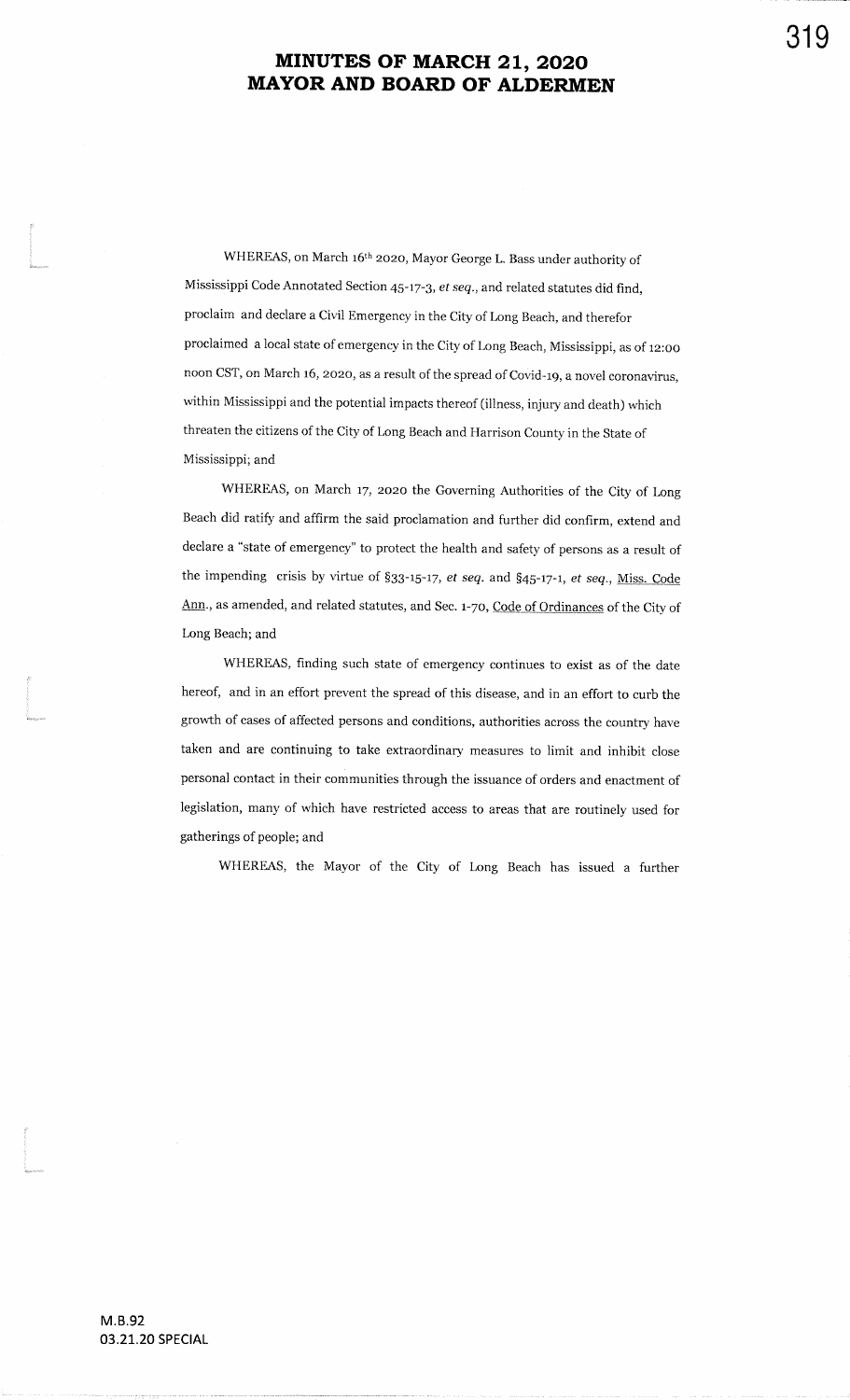Proclamation attempting to better respond to the impending crisis, closing public buildings, park and recreation facilities, and further limiting the operations of certain business and gatherings in the City of Long Beach; and

WHEREAS, the Board of Aldermen does wish to hereby express its support and afiirmation of the said Proclamation by the Mayor in this time of emergency.

NOW THEREFORE, BE IT RESOLVED BY THE MAYOR AND BOARD OF ALDERMEN OF LONG BEACH, MISSISSIPPI, AS FOLLOWS:

SECTION 1. That the matters, facts, and things recited in the Preamble hereto are hereby adopted as the official findings of the Governing Authority.

SECTION z. That due to the threat of Covid-rg coronavirus within the geographic limits of the City of Long Beach causing or threatening to cause illness, injury or death to persons to such an extent that extraordinary measures must be taken to protect the public health, safety, and welfare, a "state of emergency" is hereby found to continue to exist, and same is hereby officially again declared and proclaimed for the reasons stated in the Preamble hereto, and that all such measures as are necessary, proper and allowed under law shall be authorized and directed, and all sueh measures necessary, proper and allowed under law should be taken in order to protect the health and safety of persons and property that may be affected by the threat of Covid-19 crisis described above.

SECTION 3. The Proclamation By The Mayor Of The City Of Long Beach Pertaining To Temporary Closing Of Entrances To City Buildings And Facilities, As Well As Prohibiting Gatherings Of More Than ro People, Limiting Gatherings Of ro People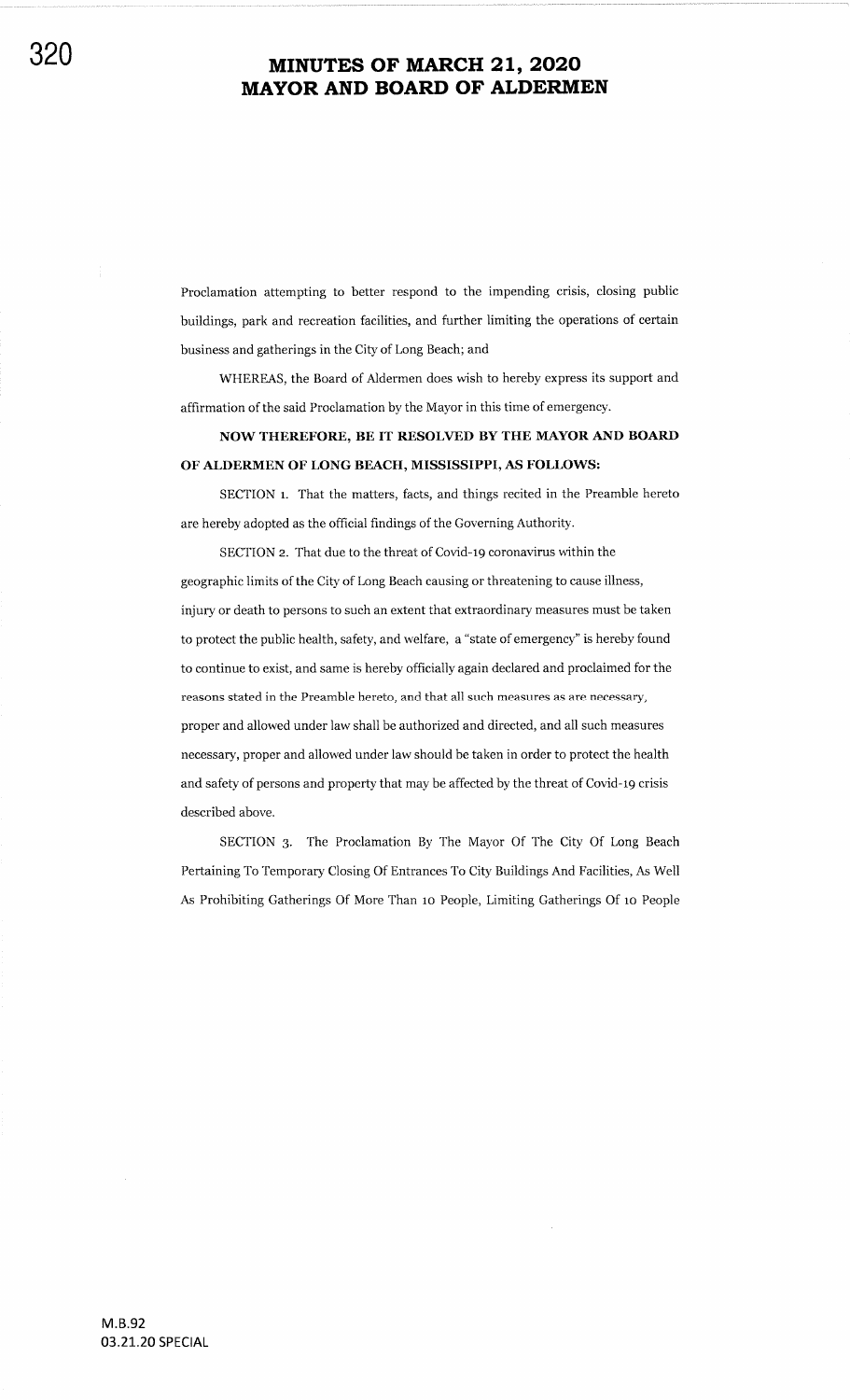Or Fewer, Closing Various Establishments And Limiting Access Thereto In The City OfIong Beach is hereby ratified and confirmed.

SECTION 4. It is further proclaimed and declared that said state of emergencyshall be deemed to continue to exist in the City of Long Beach until its termination isordered and proclaimed by the Mayor or Governing Authority; a copy of thisproclamation is hereby filed with the Municipal clerk of the city of Long Beach, andmade a public record.

SO RESOLVED, on this the 21st day of March 2020.

Alderman Parker seconded the motion to adopt the foregoing resolution, and thequestion being put to a roll call vote by the Mayor, the result was as follous:

| Alderman Ron Robertson          | voted | Aye |
|---------------------------------|-------|-----|
| Alderman Timothy McCaffrey, Jr. | voted | Aye |
| Alderman Kelly Griffin          | voted | Aye |
| Alderman Bernie Parker          | voted | Ave |
| Alderman Mark E. Lishen         | voted | Aye |
| Alderman Patricia Bennett       | voted | Aye |
| Alderman Donald Frazer          | voted | Ave |
|                                 |       |     |

The question having received the Affirmative vote of all the Aldermen presentand voting, the Mayor declared the motion carried and the resolution and order adoptedand approved this 21st day of March, 2020.

L.. Ba**≰s**, Mayor

ATTEST:

Stacey Dahl, City Clerk

### \*\*\*\*\*\*\*\*\*\*\*\*\*\*\*\*\*\*\*\*\*\*\*\*\*\*\*\*\*\*\*\*\*\*\*\*\*\*

The Mayor apprised the Board of Administrative pay qualifications that are inplace and the possible impact on the city's budget. There was no official actionrequired or taken on the matter.

\*\*\*\*

There being no further business allowed regarding the emergency special meeting, Alderman Robertson made motion seconded by Alderman Parker andunanimously carried to adjourn until the next regular meeting in due course.\*\*\*\*

321